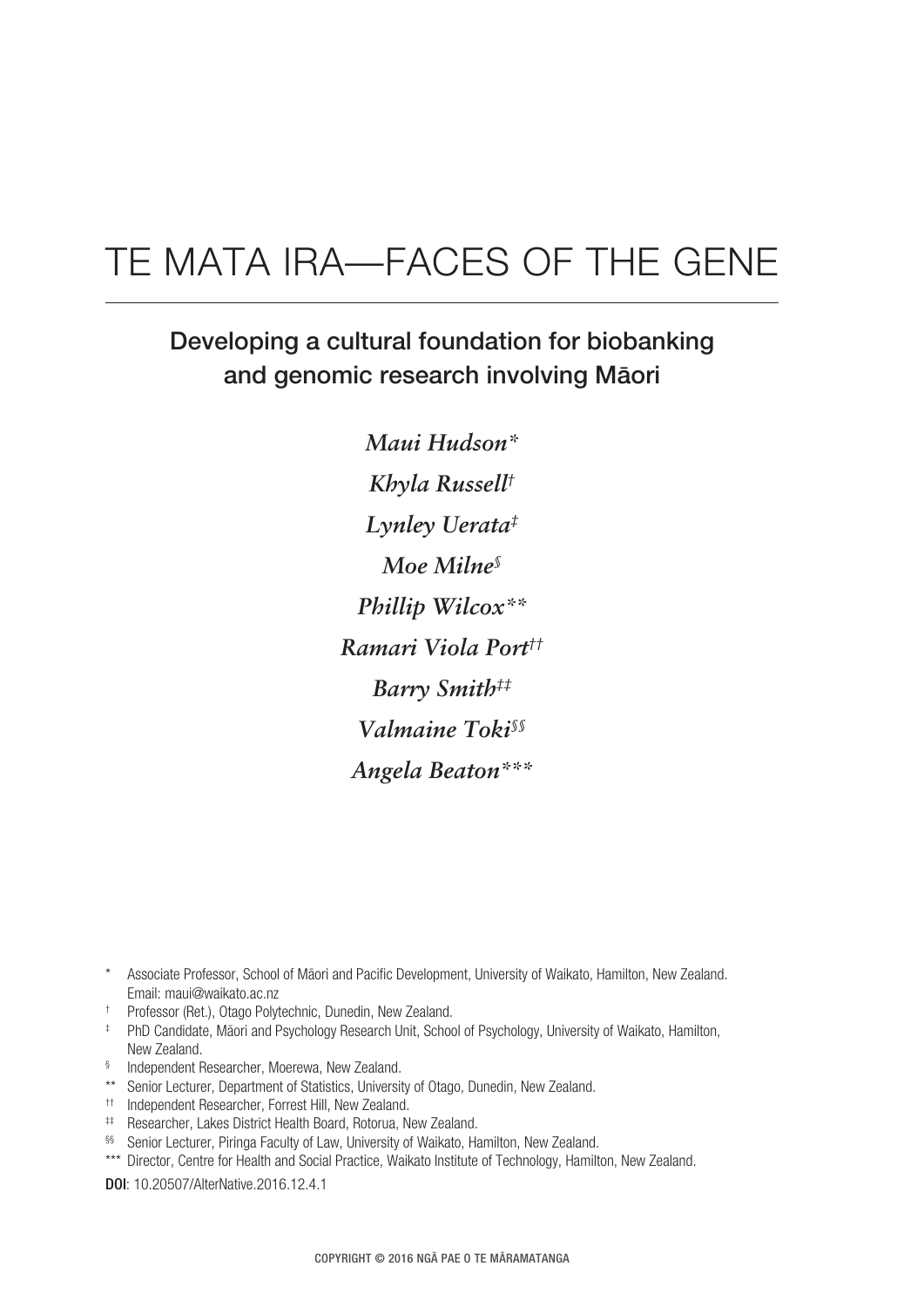#### **Abstract**

Te Mata Ira was a three-year research project (2012–2015) that explored Mäori views on genomic research and biobanking for the development of culturally appropriate guidelines. A key component of this process has been to identify Mäori concepts that provide cultural reference points for engaging with biobanking and genomic research. These cultural cues provide the basis for describing the cultural logic that underpins engagement in this context in a culturally acceptable manner. This paper outlines the role of two wänanga (workshops) conducted as part of the larger project that were used to make sense of the Mäori concepts that emerged from other data-collection activities. The wänanga involved six experts who worked with the research team to make sense of the Mäori concepts. The wänanga process created the logic behind the cultural foundation for biobanking and genomic research, providing a basis for understanding Mäori concepts, Mäori ethical principles and their application to biobanking and genomic research.

#### Keywords

Mäori, biobanking, genomic research, cultural foundation, ethics

*Me äta häere mä ngä karu, kei tötohu i te aroha o Tangaroa Tread carefully in challenging waters*

#### Introduction

Indigenous participants are often placed in positions of vulnerability within a health and research system that generally doesn't acknowledge Indigenous worldviews or approaches to health and illness (Cram, 2001; L. T. Smith, 1999, 2012). In the context of biomedical research, highly specialized genetic (studies focusing on specific genes) and genomic (studies focused on groups of genes or whole genome) technologies create power imbalances between researchers/clinicians and participants/patients, and contribute to the low level of engagement from Mäori communities (Wilcox, 2016). Mäori reticence about the use of genetic or genomic technologies has been clearly articulated in the context of genetic modification most stringently in relation to cross-species manipulation involving food (Cram, 2005; Hutchings & Reynolds, 2005a, 2005b; Roberts, 2005; Roberts & Fairweather, 2004; Taupo, 2012; Tipene-Matua, 2006). The picture is more nuanced with Mäori support for genomic research and biobanking (Beaton, Smith, Toki, Southey, & Hudson 2015; Hudson, Ahuriri-Driscoll, Lea, & Lea, 2007; Port, 2009; Tawhara, 2006; Tipene-Matua, 2006; Wilcox, 2016) tempered by concerns that researchers may understate the risks and overstate the benefits of genomic research, with minimal contribution towards improving Mäori health outcomes (Cram, 2005; Du Plessis et al., 2004; Rochford, 2012; C. Smith & Reynolds, 2000). With an increasing number of genetic/genomic studies being initiated by Mäori families or communities, it will be important to create appropriate models to support engagement (Wilcox, 2016).

Key issues for Mäori in relation to biobanking and genomic research, as identified through the Te Mata Ira project, include the protection of Mäori rights and interests, a focus on Mäori health priorities, the control of samples and data, expectations of consultation and consent, and a desire for greater feedback and communication (Hudson et al., 2016b). This paper describes Mäori concepts relevant to biobanking and genomic research, creating a *cultural*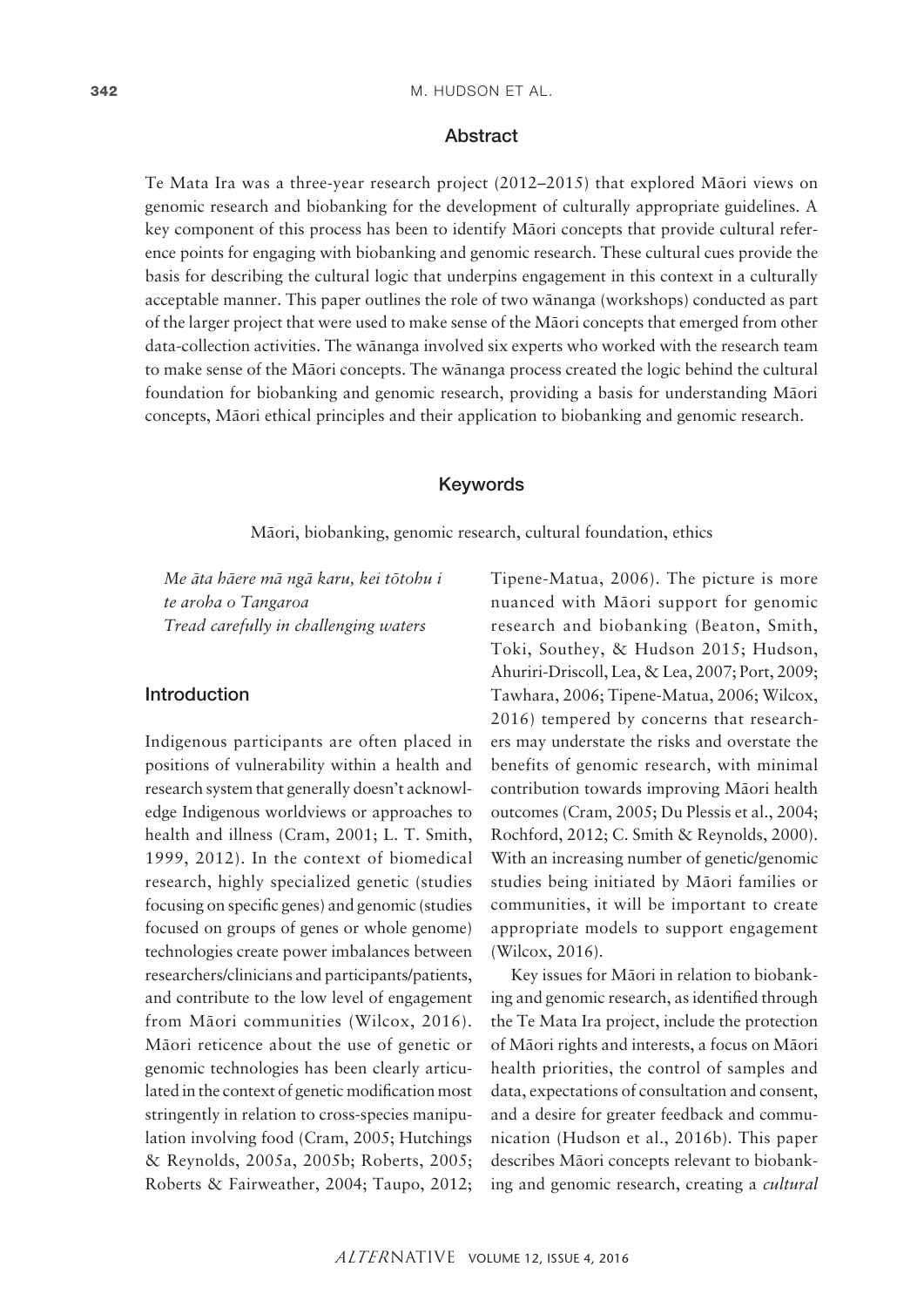*foundation* upon which Mäori communities can ground their discussions around appropriate kawa (principles) and tikanga (cultural protocols) with researchers. It contextualizes Mäori concepts, identified through literature and hui (meetings) with Iwi and Mäori stakeholders, as key reference points or *cultural cues* around which to describe aspects of a *cultural logic* underpinning the application of Mäori ethical practices for this context. Through an explicit articulation of the cultural foundation for biobanking and genomic research we have been able to give the concepts practical meaning and a narrative that enhances understanding in both the Mäori community and the research community.

# Methodology

A kaupapa Mäori methodology was used for consistency with Mäori worldviews and because of its focus on supporting Mäori-inspired and Mäori-led developments. Such a methodology is a preferred practice approach to research with Mäori because it maintains Mäori control of the research process, aligns with Mäori ethics and development aspirations, and values Mäori protocols within the research design (Cram, 2003; Hudson, 2004; Hudson, Milne, Reynolds, Russell, & Smith, 2010; L. T. Smith, 1999, 2012). Kaupapa Mäori privileges Mäori concepts, values, understandings and knowledge and has a focus on transformation by challenging systems and structures that limit opportunities for Mäori development (Eketone, 2008). This does not limit the ability to question or challenge the information shared and ideas generated and is done in such a way that the mana (power) and integrity of participants and their views are maintained (Ahuriri-Driscoll, Hudson, Bishara, Milne, & Stewart, 2012). Framing research as kaupapa Mäori gives credence and agency to a Mäori epistemology which embeds Iwi cultural values and ways of knowing within the project (Tipene-Matua &

Wakefield, 2007). The principles of kaupapa Mäori were embodied in the project in a number of ways:

- 1. The research was led by Mäori researchers.
- 2. Participants were recruited through whänaungatanga (relationships).
- 3. The researchers spoke te reo Mäori (Mäori language) and integrated tikanga into the research process.
- 4. The research gave Mäori a space to consider and define the issues.
- 5. The research raised Iwi awareness about genomic research and biobanking.
- 6. The research explored Mäori rights and interests as they were defined by Mäori.
- 7. A Mäori lens was applied in the interpretation of the data.

### **Methods**

Research activities conducted after receiving ethics approval from the Northern B Health and Disability Ethics Committee (12/NTB/11/ AM03) included literature searches, nine key informant interviews, five stakeholder workshops, five Iwi hui and four case studies. Significant concepts and ideas identified as cultural cues through these activities were analysed by the research team with the support of experts in two cultural wänanga workshops held in 2014 (January 22–23 and August 11–12) at the Waikato-Tainui College for Research and Development in Hopuhopu. The purpose of the wänanga, conducted after the initial datacollection activities, was to assist the research team to appropriately frame the cultural cues and consider how biobanking and genomic research might be informed by tikanga, kawa or other concepts that exist within mätauranga Mäori (Mäori knowledge). The two wänanga involved 14 participants (6 males and 8 females ranging in age from 20 to 70) comprising eight members of the research team and six external participants. The external participants were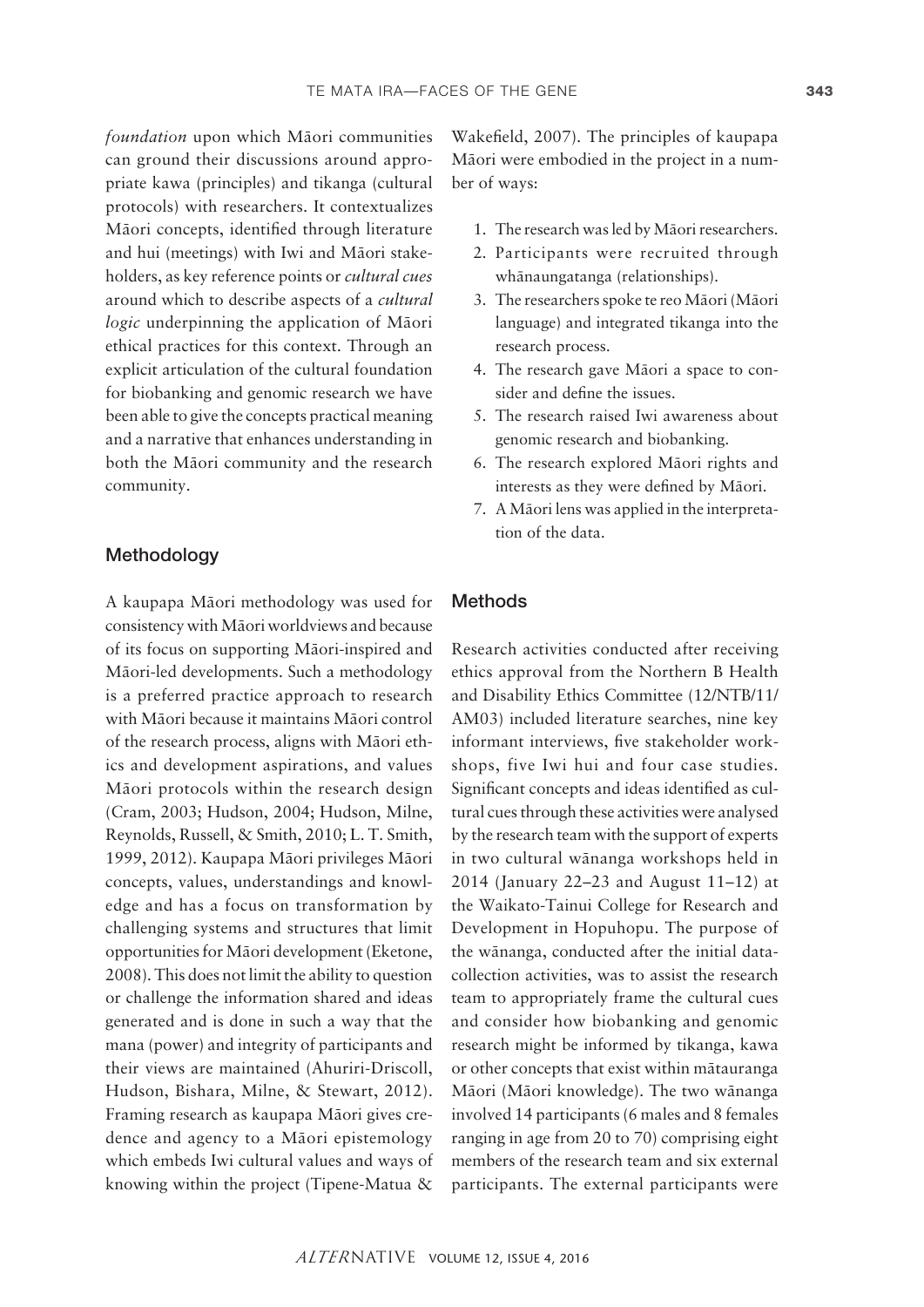purposefully selected by the research team as people with expertise in te reo Mäori and tikanga Mäori. They came from a range of Iwi and had expressed an interest in the kaupapa (project).

Wänanga in a traditional sense refers to a process of learning. Whare wänanga are "houses of learning" and are now used to describe Mäori tertiary institutions. Wänanga and hui are often used to describe culturally safe or culturally appropriate group processes within research (Ahuriri-Driscoll et al., 2012). L. T. Smith et al. (2013) describe wänanga dialogue as "the adoption and adaptation of a traditional wänanga process . . . to culturally ground the discussion and provide space for mätauranga Mäori to inform dialogue" (p. 25). Wänanga dialogue can be used in a variety of processes and formats to facilitate the dialogue and knowledge exchange "associated with traditional wänanga within the context of a contemporary workshop" (p. 25). This approach was utilized to bring cultural experts into a space where they could consider and debate how to position biobanking and genomic research in the context of Te Ao Mäori (Mäori worldview) and mätauranga Mäori. The wänanga were facilitated by two members of the research team with others in attendance to take notes and aid the process of analysis, although all were free to contribute to the workshop discussions. According to Rycroft-Malone (2001) and Vinokur, Burnstein, Sechrest, & Wortman (1985), the use of one or two facilitators supports a smooth and successful meeting. The wänanga, conducted in both te reo Mäori and English, were recorded, transcribed and analysed. Participant quotes emerged from the discussion within the wänanga and have been attributed to either the wananga tuatahi (first workshop) or wananga tuarua (second workshop) rather than a specific speaker.

The context of biobanking and genomic research was explained, and key Mäori concepts identified from the literature, key informant interviews and stakeholder workshops were presented to wänanga participants as the basis for semi-structured discussions. The key question for the data-collection activities was "What do Mäori think about biobanking and genomic research?" Keywords and phrases that emerged included whakapapa (genealogy), whänau (family), whänaungatanga (relationships), tapu (sacred, free from restriction), mauri (life essence), mouri (variation of mauri shared by Huirangi Waikerepuru), mana (power), wairua (spirit), manaakitanga (caring), kaitiakitanga (guardianship), kotahitanga (unity), tikanga (protocols), karakia (prayer), Te Mata Ira (faces of the gene), he tangata kei tua (the person beyond the veil), te hau o te taonga (the spirit of the gift), he körero nö te ao köhatu (a saying from the old world), he tapu te kaupapa (a sacred purpose), he aha te mea nui o tea ao? He tangata! He tangata! He tangata! (what is the most important thing in the world? It is people! It is people! It is people!), ko te kura huna ki roto ki te toto (a precious gift within the blood). Through an iterative process of dialogue the wänanga participants identified which concepts provided the primary reference points for understanding, how they relate to each other and the logic behind those connections, and how they might be valued through the application of kawa and tikanga. The wänanga provided a space and process which allowed the research team to make sense of the information that had emerged from our previous research activities, and co-construct a cultural foundation for biobanking and genomic research which became the "straw man" for further consultation with Iwi and Mäori stakeholders.

# Developing the cultural foundation for biobanking and genomic research

The purpose of the cultural wänanga was to make sense of the cultural cues in the context of biobanking and genomic research, and consider how they might inform issues of ethics and practice. The wänanga participants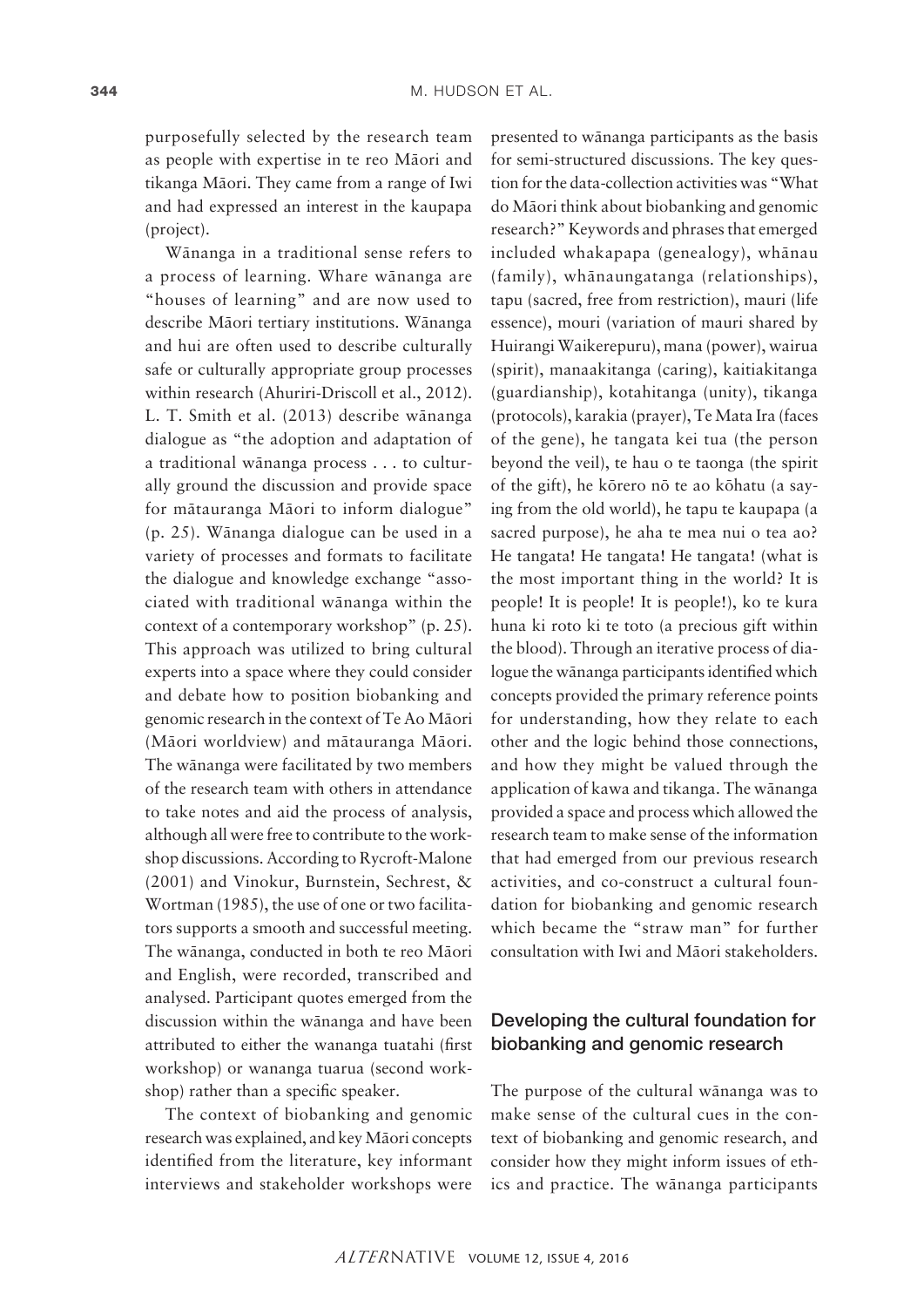recognized that genomic research and biobanking are potentially beneficial for Mäori, and that it was important that Mäori retain the ability to set the research agenda and control the process of donation. The differences between the scientific paradigm and Te Ao Mäori and how intangible elements like wairua and mauri might be addressed were also considered. Participants expressed a desire to develop understandings and applications of Mäori concepts and consider what aspects might be changeable (law) and what should remain constant (lore) within this kaupapa. Participants also recognized that increased knowledge on biobanking and genomic research was a key part of exercising control over these processes and that increasing knowledge was required at both individual and collective levels. Three ideas emerged as the most relevant cultural cues and narratives describing the cultural logic for this context:

- 1) The idea that tissue is a taonga (treasured item). As a taonga, human tissue has a tapu which must be addressed in both the physical and spiritual domains.
- 2) The principles or kawa that might inform the use of tissue should include:
	- Kia tau te wairua o te tangata, whänau, hapü, Iwi (To ensure a level of comfort)
	- Kia pümau te mana o te tangata, whänau, hapü, Iwi (To maintain a level of control)
	- Kia hiki te mauri o te tangata, whanau, hapü, Iwi (To create a level of integrity)
- 3) There are three areas where tikanga needs to be developed:
	- Te tuku i te taonga (the sharing of the gift)
	- Te hau o te taonga (the spirit of the gift)
	- Te whakahoki i te taonga (the return of the gift) (Dewes, Hudson, & Southey, 2014)

These ideas provided the framework around which the research team was able to develop the cultural foundation for biobanking and genomic research through a series of research activities that followed the wänanga, including five Iwi feedback hui and seven stakeholder workshops (Figure 1).

The general narrative that describes the logic of the cultural foundation is as follows:

- 1. Protecting *whakapapa* is the primary concern for communities.
- 2. Tissue, DNA and data are *taonga* (valued resources).
- 3. Taonga have a *tapu* (spiritual importance).
- 4. *Täkoha* is a process that gifts responsibility for the taonga.
- 5. *Kawa* are the principles that inform those responsibilities.
- 6. *Tikanga* are the protocols that support those responsibilities.
- 7. *Mauri* (in this context) refers to the level of integrity in the system.
- 8. *Wairua* (in this context) refers to the level of comfort amongst donors and communities.
- 9. *Mana* (in this context) refers to the level of control that donors and communities retain.
- 10. Operationalizing these elements will create a culturally safe environment for Mäori donors and communities to engage in biobanking and genomic research.

# Creating a narrative to describe the cultural logic

A key challenge in developing the narrative and logic behind the cultural foundation was to understand and reinterpret, when necessary, the meaning of concepts identified as key cultural cues. The concepts identified were consistently used as cues by participants across different Iwi and Mäori stakeholders to orientate their responses to the question "What do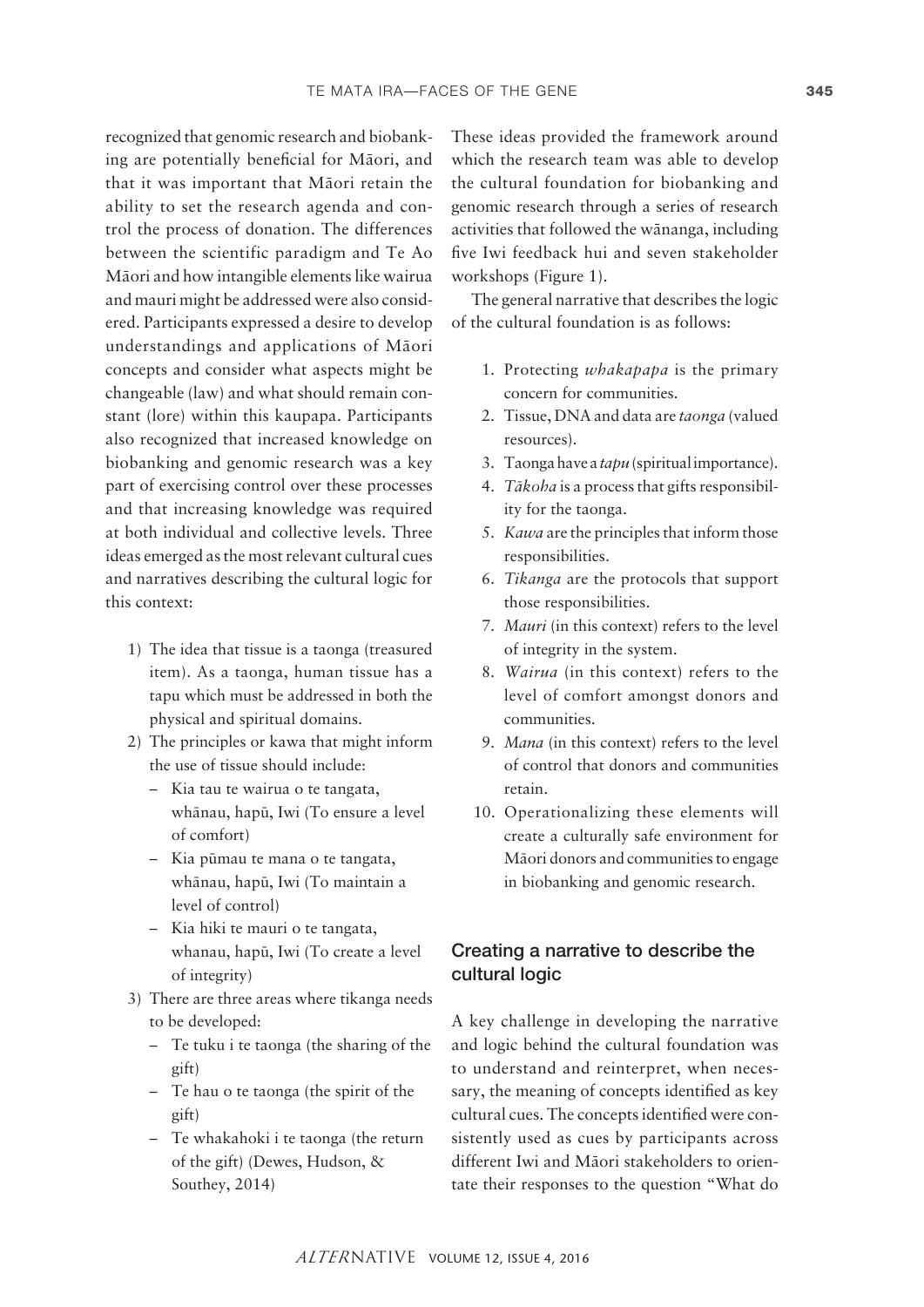

FIGURE 1 The cultural foundation for biobanking and genomic research

Mäori think about biobanking and genomic research?" Wänanga participants also reiterated the importance of these cultural cues when they discussed this kaupapa:

Mauri is the life essence that ensures balance and harmony. It is protected through tikanga. (wänanga tuatahi)

It's about taking proper care of the taonga, maintaining the tapu and mauri to make sure that it is not abused. (wänanga tuatahi)

Kia pümau te mana. Na te tapu i puta mai te tikanga (Let the mana be retained forever. It is from tapu that tikanga comes through). (wänanga tuatahi)

Cultural cues were selected on the basis of their importance within a Mäori worldview, relevance to the context of biobanking and

genomic research and coherence with the other models (Du Plessis et al., 2004; Tipene-Matua, 2006; Tipene-Matua & Wakefield, 2007). The cultural cues are outlined in more detail below.

#### *Whakapapa*

Whakapapa is a key reference point for Mäori when talking about health and genetics. Whakapapa was described as the connection between people and as creating a responsibility for both future and past generations. Whakapapa is often used as a framework to describe genealogy, social and ecological relationships, cultural histories, family traits and ancestral inheritances. At a physical and spiritual level, whakapapa is embodied within the DNA of a person; therefore, the storage and use of human tissue for research becomes a culturally significant activity.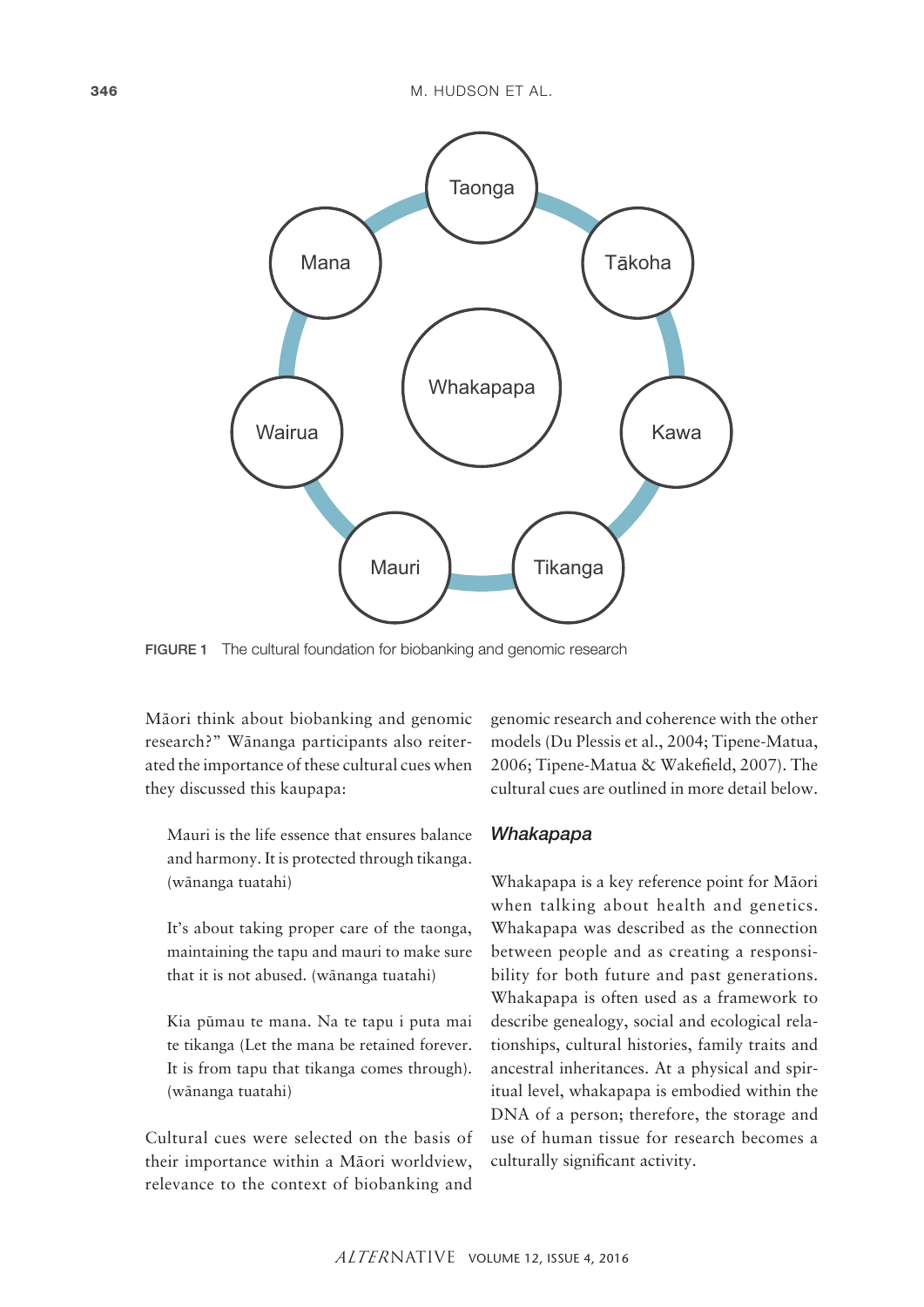But what part of my person will be of advantage in the future for my own progeny, my own descendants and/or all of what's left of me in the biobank? . . . Is there anything that will be best served in terms of preservation for my own whakapapa? (wänanga tuatahi)

A core responsibility for whänau, hapü and Iwi is to ensure that whakapapa is protected, in part by managing the access and use of information relating to whakapapa. Therefore, when individuals consent to participate in genomic research or biobanking, Iwi considered the contribution of biological material and personal information to be culturally significant.

Protection of whakapapa is the primary consideration, and Mäori expressed a number of concerns about the potential for harm to whakapapa and a strong desire to protect it. Mäori concepts of toto (blood), momo (type) and ahua (shape) demonstrated an understanding of genetics. Toto was associated with DNA and statements like "tö ana te toto" (he resembles his family) or "kei rö toto" (it's in the blood). Through statements such as "he momo tangata" (that type of person) or "nö taua whänau tera momo" (that type belongs to that family), momo was equated with genotype. Ahua, meanwhile, through statements like "titiro ki tona ähua" (look at his appearance), was linked to the genetic concept of phenotype, referring to differences in the expression of a gene. Whakapapa also informs systems of decision-making based on whänau, hapü and Iwi knowledge.

# *Taonga*

The concept of taonga as something precious or significant also emerged. Taonga can be applied to valued objects, significant resources or important entities. Taonga should be looked after in an appropriate manner to preserve their integrity and value as well as respect the tapu that has been imbued into them. The tapu creates an understanding that there will always be a metaphysical korowai manaaki (protective cloak) placed over processes associated with looking after or managing that taonga. Through the subsequent discussions with Iwi it became clear that human tissue is considered a taonga, and that DNA from any genetic origin connecting to whakapapa is also a taonga. Participants recognized the cultural and spiritual significance of DNA as well as its usefulness as a resource for research. Data, as a representation of people's biological material, is also considered a taonga and participants recognized genetic information as a highly valuable strategic asset to Mäori.

#### *Tapu*

Tapu refers to the sacred or special nature of an object and implies that the object must be actively protected or managed. Wänanga participants spoke about the need to identify and make distinctions between tapu (sacred, restricted) and noa (free from restriction). Tapu refers to that belonging to Io-Matua-Kore (the Origin), a supreme spiritual being in Te Ao Mäori. Participants associated research with human DNA as highly sacred and any transgressions could have major repercussions, including "he tangata te utu" (a life in exchange). Distinguishing the parameters of tissue collection—what can be taken, stored and researched—informs how this could be carried out safely. The important thing is to identify the right kawa and tikanga to allow people to whakanoa (remove restrictions) and whakatapu (impose restrictions) the tissue at appropriate times.

I think the question centres around tapu and noa. If you sort out tapu and noa then you'll know what you're talking about . . . what's going to the blood bank and what's tapu. (wänanga tuatahi)

My interpretation of that was that tapu is there to look after that te taha wairua, te taha mauri and we can whakanoa kikokiko stuff (tapu looks after the spiritual aspects and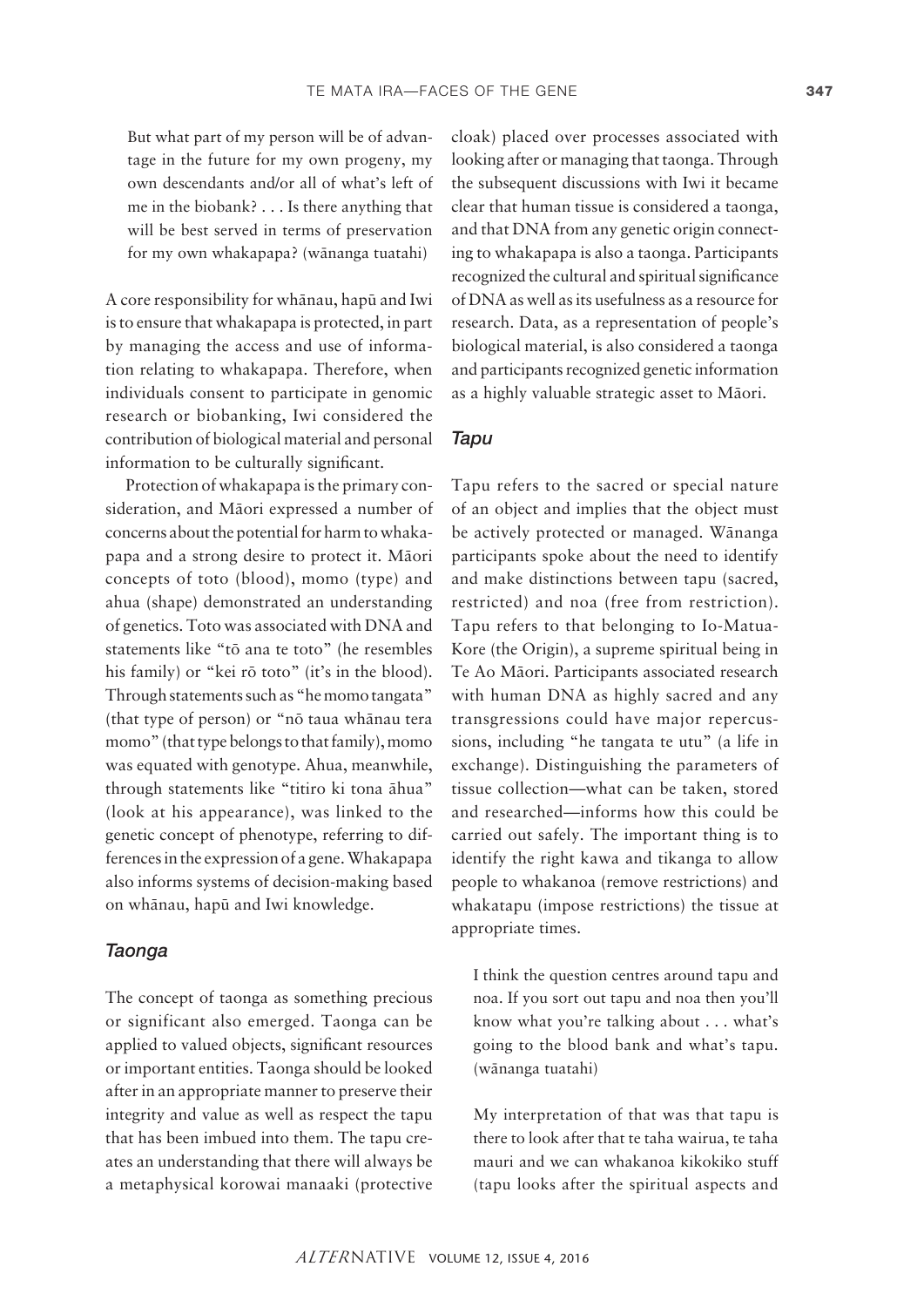we can deal with the physical components) (wänanga tuarua)

### *Ta–koha*

Allowing one's tissue to be used in genomic research was considered to be akin to a koha (gift) rather than a donation. A koha is often conceptualized as an unconditional gift; however, for Mäori the gift of tissue was thought to have restrictions. Täkoha emerged as a form of gifting that recognized the tapu associated with the gift, implying specific conditions of use should be applied. Täkoha demonstrates a fundamental repositioning of the gift from the object to the values and ethical expectations associated with looking after it. Te hau o te taonga supports täkoha as it is the responsibility of the original recipient of the taonga to ensure that subsequent users of the taonga respect the spirit of the gift (M. Henare, 2007). It also implies that the original recipient has the responsibility to communicate to the donor the uses and results of research conducted by other users of that tissue. While M. Henare (2007) uses this concept in the context of gifting land, it also made sense to participants when applied to the gifting of human tissue.

# *Kawa*

Kawa commonly refers to traditional principles that underpin tikanga and inform how people should act. The participants supported the adaptation of kawa to the context of biobanking and genomics research. Through the wänanga, new kawa were created to provide direction to scientists and researchers for appropriate use of taonga within research. Kawa created through the wänanga were aligned to English translations to facilitate understanding in the research context:

• Kia tau te wairua o te tangata: the "level" of comfort" felt by both tissue donors and their communities.

- • Kia pümau te mana o te tangata: the "level of control" experienced by both donors and their communities.
- • Kia hiki te mauri o te kaupapa: the "level of integrity" in the system and ensuring the right processes are followed.

# *Wairua*

Wairua, a core philosophical concept that pervades all aspects of Mäori society and is a central element of cultural protocols, refers to the spiritual dimension within Mäori models of health as a key component of a person's wellbeing (Ahuriri-Driscoll et al., 2012; Durie, 2004). Wairua—non-physical qualities, relational and connective qualities, and contribution to wellbeing and personal contentment—is of fundamental importance to Mäori (Kingi, 2002; Mark & Lyons, 2010; McLeod, 1999; Palmer, 2004; Valentine, 2009). Wairua was frequently referenced within workshops and hui as a concept to consciously address as it could both influence relationships and outcomes of genomic research and be impacted by them. Injury to a person's wairua negatively affects the whole of their wellbeing, so ensuring whänau are comfortable with their involvement in genomic research is a key consideration, as is the need for wairua to be understood and respected by researchers. Wairua was identified as an intangible spiritual element that must be actively considered in the process.

They talk . . . with more concern about the tapu o ngä taonga rather than the wairua . . . The research process should be governed by tapu, who owns the information and [maintains] the spirituality of tissues and why tissues and parts are separated. (wänanga tuatahi)

I suspect the wairuatanga (spirituality) of our whänau knowledge will in time become more recognized as a fundamental part of that genomic experience and experimentation. (wänanga tuarua)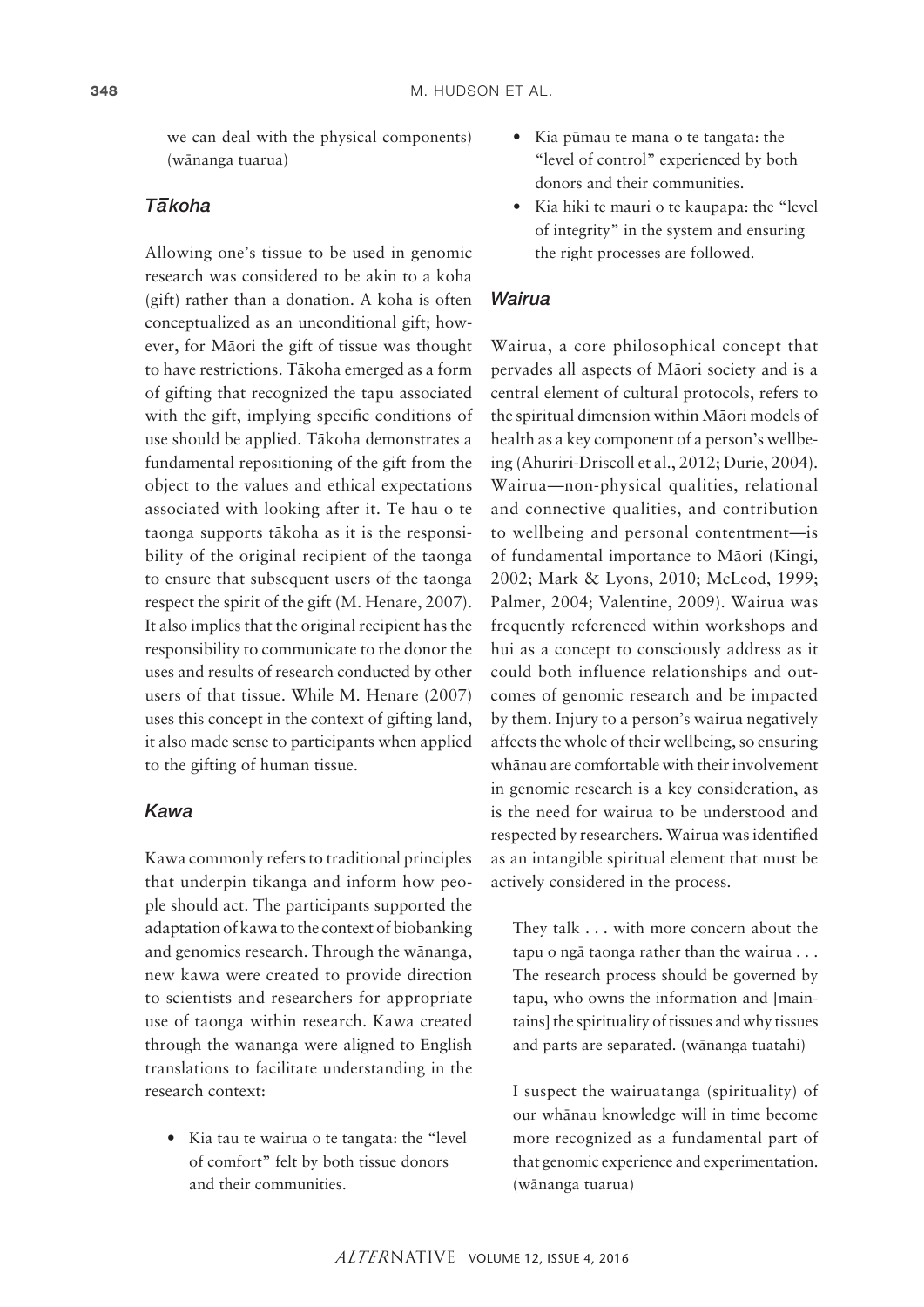#### *Mana*

Mana commonly refers to power, control or prestige and is referenced as an important concept in Mäori ethical frameworks and research, including Te Ara Tika (Hudson et al., 2010), the Mana Atua framework (Tipene-Matua, 2006) and the Constructive Conversations/Körero Whakaaetanga project (Du Plessis et al., 2004). Different types of mana—mana atua (spiritual power), mana whenua (Iwi power), and mana tangata (personal power)—describe different levels of control and responsibility for decisionmaking in the context of genomic research and biobanking. Hui participants highlighted the rights of whänau to choose whether they engage in genomic research and/or provide samples for future biomedical research, and the role of Iwi in supporting them in the context of that relationship. Iwi assistance may be necessary and important to ensure whänau can access research information, access services, or provide cultural support as whänau make difficult decisions. To address the power imbalance inherent in the participant-researcher relationship, community members wanted their Iwi entity to use their mana whenua status to support and protect their interests. Mana whenua relates to the rights and authority that Mäori associate with decisionmaking over resources, usually within hapü and Iwi boundaries. Through treaty relationships the concept of mana whenua reinforces Indigenous rights to participate and partner with agencies in the delivery of services, including research.

#### *Mauri*

Mauri is the physical aspect of the taonga and is applied to both animate and inanimate objects. Ensuring that mauri is maintained or enhanced will be a challenge for genomic researchers and biobanks. Trees, mountains, rivers, lakes and oceans all carry their own form of mauri, as does all that inhabits them. In Te Ao Mäori a birth is announced as a proclamation with the saying "tihei mauri ora" (sneeze forth the breath of life). Te Ao Mäori attaches mauri to all living things animate and inanimate, and in the context of biological samples the mauri of the donor remains with both the sample and associated data.

# *Tikanga*

With the establishment of kawa it was necessary to identify tikanga that can be applied to the key stages of the biobanking process to ensure expectations of reciprocity and the physical and spiritual dimensions of the process are met. At the point of te tuku i te taonga, a relationship is being established that creates expectations of reciprocity, the parameters of consent, and the level of comfort and safety for donors. Karakia may be used for whakawätea (spiritual cleansing) at an individual or project level to address the spiritual aspects of consent, while the physical aspects can be dealt with by addressing all the appropriate parameters within an informed consent process. Te hau o te taonga is concerned with the integrity of decisions about the use of the gift, ensuring respect for the spirit in which the gift was given and adhering to the parameters of consent. At a spiritual level, the use of kaitiaki (guardians) in the decision-making process, regular communication and updates on use provide ways to maintain a high level of comfort amongst donors and communities. The whakahoki i te taonga (the return of the gift) stage provides an opportunity to present back reports, provide access to data and reconsent communities. These actions contribute to demonstrating respect for the relationship, reporting on all uses and outcomes, and checking on satisfaction with process. The spiritual dimension of this process is addressed through the nature of the engagement, and Iwi expressed the desire for this to be done in a formal manner:

Kaua e haere tähae mai mä ngä rärä, engari haere rangatira mai mä te upoko (Return like a chief through the front door, not like a thief through the side door) (wänanga tuarua)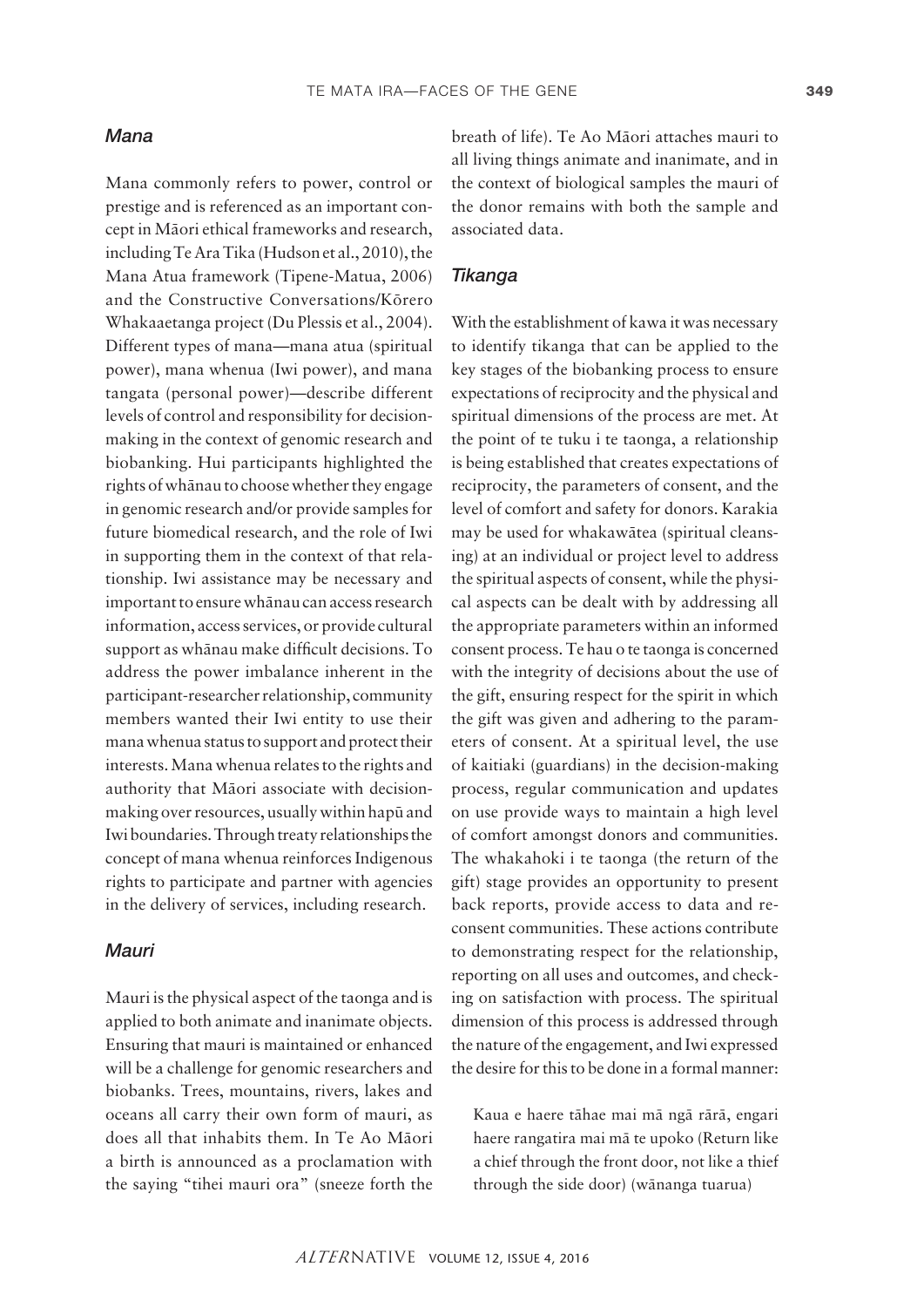# Validating the cultural foundation for biobanking and genomic research

While the wänanga only involved a small group of external participants, it played a critical role in the conceptualization of the cultural foundation. The cultural foundation and subsequent guidelines derive their mana from an extensive consultation and feedback process. Validating the cultural foundation within Mäori and scientific communities was a key component of ensuring it was useful and had relevance, underpinned by the cultural authority of the participants and the cultural integrity of the process. As conceptual change is an emotional process as much as an intellectual one it was important that the internal logic and authenticity of the cultural foundation was validated across a broad spectrum of Mäori society (L. T. Smith et al., 2013).

Feedback hui with Iwi, presentations to whänau and workshops with stakeholders ensured the framework was properly grounded in a Mäori worldview. Each event was valuable for the description of cultural cues, refinement of the cultural logic narrative or refinement of the cultural foundation. Validation activities covered a broad spectrum of settings covering Mäori, Iwi, hapü and whänau collectives, and the cultural foundation has also resonated well with other Indigenous communities when presented in international forums in Australia, Canada and the United States. The cultural foundation underpins the development of two guidelines which are under review: *Te Mata Ira: Guidelines for Genomic Research with Mäori* (Hudson et al., 2016b); and *He Tangata Kei Tua: Guidelines for Biobanking with Mäori*  (Beaton et al., in press; Hudson et al., 2016a).

# The importance of accessing the cultural logic

This project adds a cultural dimension to ethical, legal and social implications (ELSI) of medical genomic research and biobanking (Budimir et al., 2011). Cultural worldviews embody a logic that prioritizes values and concepts, providing an alternative pattern of thinking and shape for what is recognized as appropriate ethical behaviour. Positioning scientific concepts within a Mäori worldview or vice versa is a challenge for those operating at the interface of these knowledge systems. According to Hudson et al. (2010), the difficulty arises in attempting to locate "new knowledge within different systems of meaning" (p. 55). Cultural cues, which act as stimuli for accessing cultural knowledge, facilitate shifts between different systems of meaning and provide a framework for the integration of new knowledge.

Wänanga discussions reiterated the Mäori concepts as important constructs that form the cultural foundation which can be used to consider issues associated with biobanking and genomic research. Linking of concepts across scientific and Mäori worldviews creates associations with approximate meanings to support conceptual understanding rather than direct translations of either set of words. The cultural foundation informs how cultural cues can be applied and the ways Mäori might approach decision-making. Participants expressed the need to create more spaces for this type of wänanga or thought process:

What I should have said in the beginning is, "Ko tënei te wä me wänanga tätou, e pä ana ki ngä kupu përä me tapu (It is time for us to have a deep discussion about words like tapu)." (wänanga tuatahi)

Participants were able to ground their thinking about genomic research and biobanking in a Mäori worldview by identifying a range of culturally relevant reference points. Cultural cues provided a way of framing the discussions, and a matrix of concepts that reveal a cultural logic informing decision-making in this area emerged (Hudson et al., 2010; Ramsden, 2002; Tupara, 2012). While the context of genomic research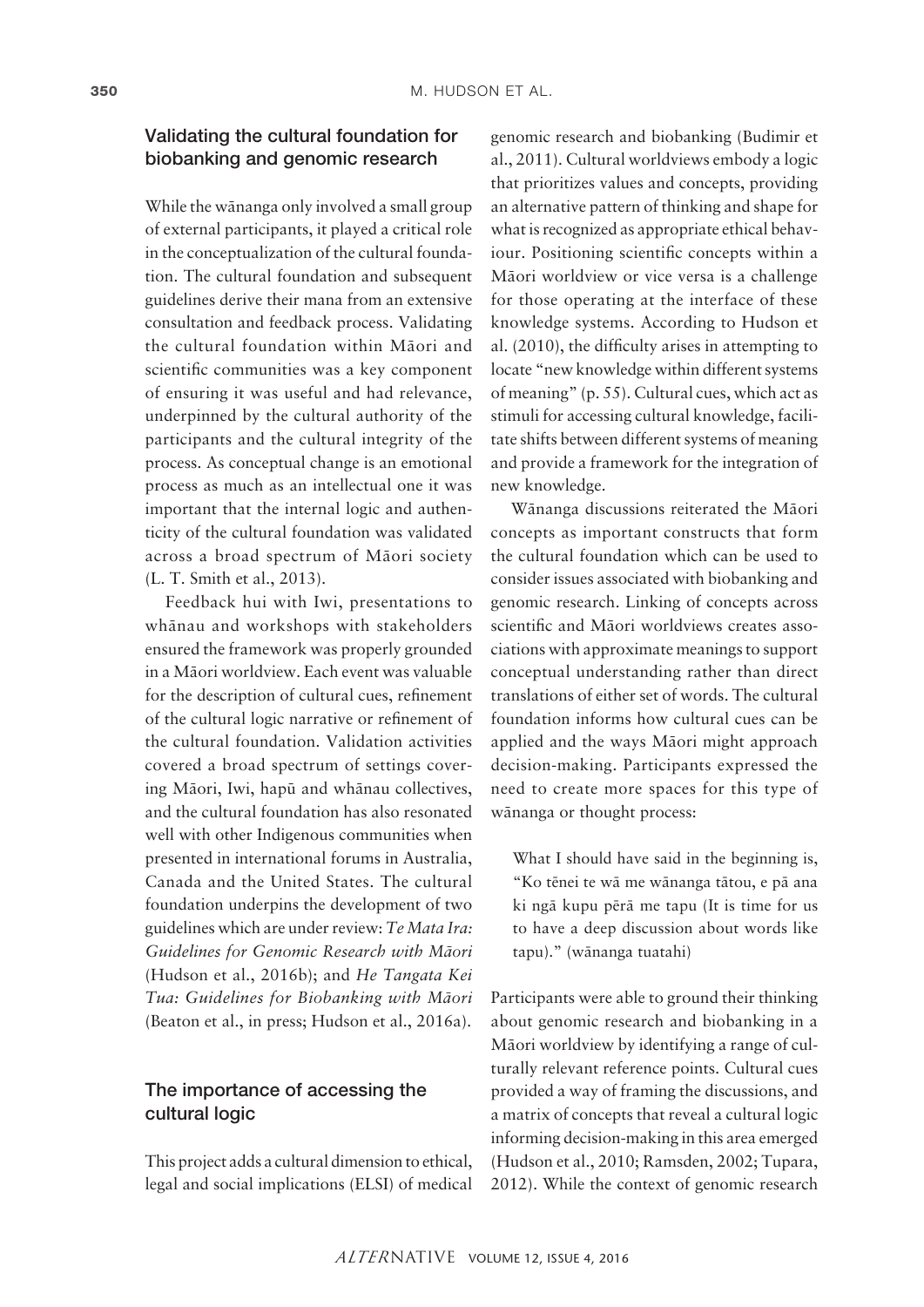and biobanking was unfamiliar to many of the participants, there was a consistent message about the importance of kawa and tikanga.

Mäori cultural logic informs the principles for evaluation (kawa), and decision-making (tikanga) around genomic research and biobanking. Iwi recognized that biobanking and genomic research is an ongoing endeavour, that a range of decisions need to be made throughout the tissue consent period and that the context of those decisions might be different to those that exist for established kawa and tikanga. They reiterated the idea that "there is no tapu that humans are unable to address and/or mitigate given time to understand the situation, conscientize the process, and develop specific protocols to address any cultural, ethical or spiritual concerns" (Hudson et al., 2010). The importance of identifying and acknowledging cultural values and engaging with the community in the development of appropriate ethical boundaries was reinforced. The cultural foundation for biobanking and genomic research will be strengthened through experience, and enhancing the depth of thinking and levels of connectivity with the Mäori worldview. Connecting with kupu (words), körero (concepts), whakataukï (sayings), kawa and tikanga to provide a range of cultural cues that create meaning and help Mäori navigate the complex language and ethics of biobanking and genomic research is central to achieving this. Kawa and tikanga within the cultural foundation have been discussed with stakeholders in the fields of Mäori ethics, Mäori research, genomic science and biobanking, and they have begun to be operationalized in some of these settings (K. Henare et al., 2015).

# The value of creating new cultural cues

Te Ao Mäori is an interconnected worldview weaving spiritual and physical dimensions through stories and whakataukï. The reinterpretation of concepts within the cultural foundation has been enhanced by identifying a range of stories and whakataukï to reinforce and scaffold these ideas. "Te Mata Ira" translates to "the faces of the gene" and represents the multiple ways in which genetics is understood within the Mäori community. This is reinforced by the messages contained within two whakataukï that have been linked to the context of the project.

The first whakataukï, which forms the epigraph to this paper, is "Me äta häere mä ngä karu: Kei tötohu i te aroha o Tangaroa." This was created during the project and translates to "Tread carefully in challenging waters." We have been reminded throughout the project of the care required when engaging in research which uses tissue or DNA from Mäori communities. The whakataukï was created by kaumätua (elders) who participated in the Iwi hui. Huata Holmes (Ngai Tahu) offered the first part of the whakataukï, which was originally "me äta häere tätou" (safely negotiate our journey). In suggesting the whakataukï, Huata metaphorically likened the research journey to negotiating the swells in the ocean and the care that must be taken whether you are on the crest of a wave looking out or the bottom of a swell. The second part of the whakataukï was suggested by Moe Milne (Ngati Hine), whose message was to be mindful of both the lure and risks of research.

The second is a traditional whakataukï: "Kei tua o te awe mapara he tangata ke, he ma", which normally translates to "Beyond the tattooed face is another, one with clear skin", and was commonly understood to be a prophecy about the coming of the Päkehä (Europeans). Awe mapara (soot) is used in tämoko (tattoo) ink. Adapted to the context of biobanking, with the awe mapara as the ink in the pen, the whakataukï poses the question: "Beyond the consent process there is another who makes the decision, do you know who that is?" The reinterpretation of the whakataukï provides another way to connect cultural wisdom to new contexts by focusing attention on the role of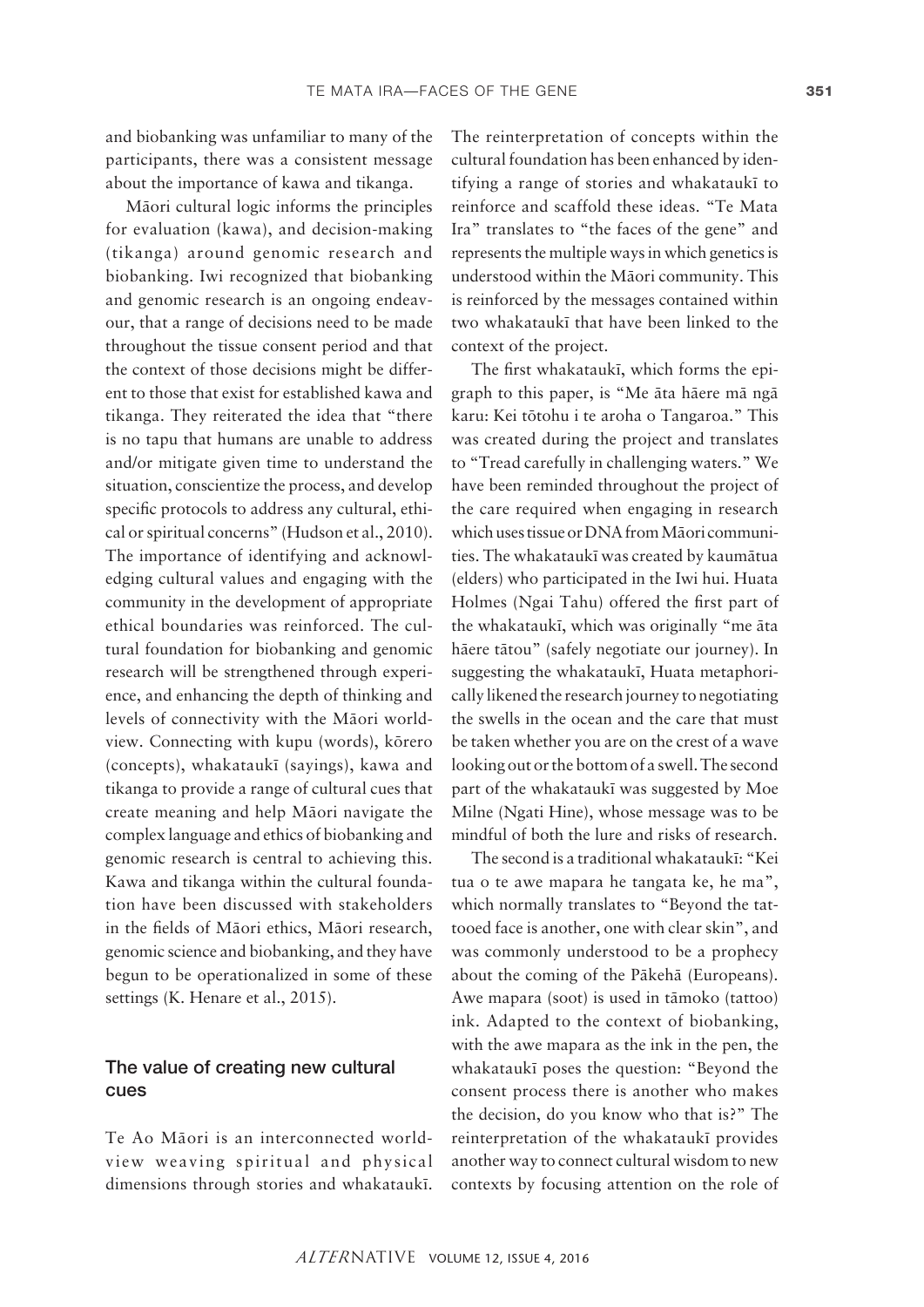decision-making in the context of biobanking and genomic research.

# Conclusion

The process of developing a cultural foundation has been a valuable and enriching experience. Mäori communities are interested in contributing to the development of policies and protocols that make the new contexts within which they find themselves culturally safe, and within mätauranga Mäori there exists a range of concepts, values and knowledge that can be applied to meet the ethical challenges of emerging biorepository-based "omics" research. The cultural foundation's key cultural cues and the logic behind their use in the context of biobanking and genomic research reinforce the protection of whakapapa as the overriding motivation or concern of Mäori communities, outline the responsibilities that are transferred to researchers when they accept tissue for research, and describe the principles and protocols that inform decision-making and culturally safe practice. While it has been developed specifically for the biomedical context, the concepts and logic within the cultural foundation could be relevant to other types of genomic research and biobanking activities (e.g. environmental) and biotechnology. The processes adopted to develop the cultural foundation provide direction for maintaining cultural authority in the research process and ensuring the cultural authenticity of translational activities at the interface of science and Mäori (or Indigenous) knowledge.

# Acknowledgements

The Te Mata Ira research team would like to extend our sincere thanks and gratitude to the wänanga participants, stakeholders and Iwi— Ngäti Hine, Ngäti Whätua ki Orakei, Ngäi Tahu, Ngäti Porou, Ngäti Rakaipaaka—who generously contributed to the project. Thanks also to Kim Southey and Te Kuru o te Marama Dewes who contributed to the wänanga. Lastly, thank you to the Health Research Council of New Zealand, who funded the research project. Ngä mihi ki a koutou katoa.

#### **Glossary**

| ahua                | shape                         |  |
|---------------------|-------------------------------|--|
| awe mapara          | soot                          |  |
| hapū                | subtribe                      |  |
| he aha te mea nui o | What is the most              |  |
| te ao? He tangata!  | important thing in the        |  |
| He tangata! He      | world? It is people! It       |  |
| tangata!            | is people! It is people!      |  |
| he kōrero nō te ao  | a saying from the old         |  |
| kōhatu              | world                         |  |
| he momo tangata     | that type of person           |  |
| he tangata kei tua  | the person beyond the<br>veil |  |
| he tangata te utu   | a life in exchange            |  |
| he tapu te kaupapa  | a sacred purpose              |  |
| hui                 | meetings                      |  |
| Io-Matua-Kore       | the Origin, supreme           |  |
|                     | spiritual being               |  |
| Iwi                 | tribe                         |  |
| kaitiaki            | guardian                      |  |
| kaitiakitanga       | guardianship                  |  |
| karakia             | prayer                        |  |
| kaumātua            | elders                        |  |
| kaupapa             | purpose/project               |  |
| kawa                | principles                    |  |
| kei rō toto         | it's in the blood             |  |
| koha                | gift                          |  |
| kōrero              | concepts                      |  |
| korowai manaaki     | protective cloak              |  |
| kotahitanga         | unity                         |  |
| ko te kura huna ki  | a precious gift within the    |  |
| roto ki te toto     | blood                         |  |
| kupu                | words                         |  |
| mana                | power                         |  |
| mana atua           | spiritual power               |  |
| mana tangata        | personal power                |  |
| mana whenua         | Iwi power                     |  |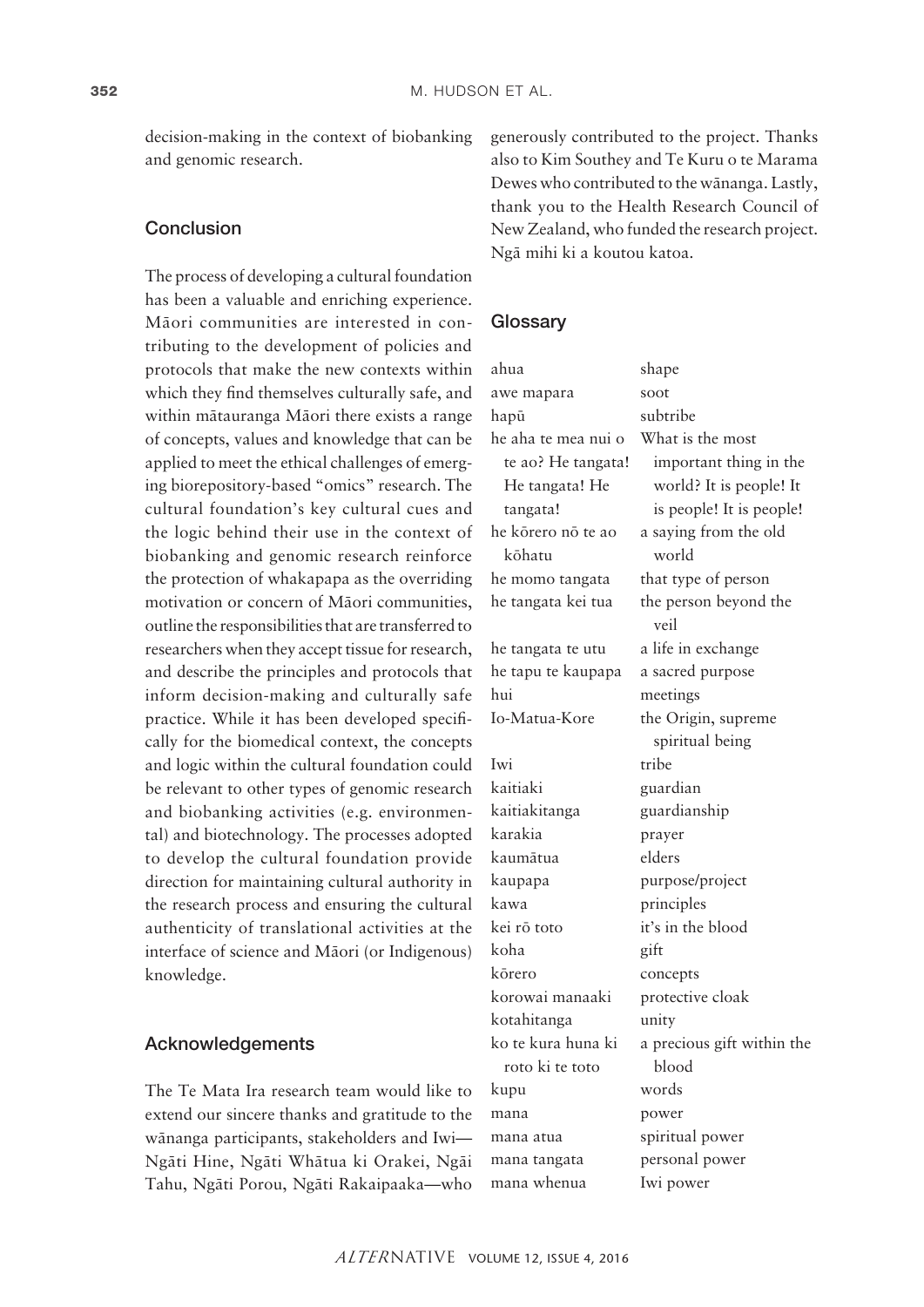| manaakitanga             | caring                                        | <b>References</b>                                                                                |
|--------------------------|-----------------------------------------------|--------------------------------------------------------------------------------------------------|
| mātauranga Māori         | Māori knowledge                               |                                                                                                  |
| mauri                    | life essence                                  | Ahuriri-Driscoll, A., Hudson, M., Bishara, I., Milne,                                            |
| me āta hāere tātou       | safely negotiate our                          | M., & Stewart, M. (2012). Nga Tōhu o te Ora:                                                     |
|                          | journey                                       | Traditional Māori healing and wellness out-                                                      |
| momo                     | type                                          | comes. Retrieved from http://researchcommons                                                     |
| mouri                    | variation of mauri                            | .waikato.ac.nz/bitstream/handle/10289/9479                                                       |
|                          | shared by Huirangi                            | /Nga%20Tohu%20o%20te%20Ora%20<br>Research%20Report%20June%202012_                                |
|                          | Waikerepuru                                   | FINAL%20pdf.pdf?sequence=2&isAllowed=y                                                           |
| noa                      | free from restriction                         | Beaton, A., Hudson, M., Milne, M., Port, R. V.,                                                  |
|                          | nō taua whānau tera that type belongs to that | Russell, K., Smith, B., Wihongi, H. (in press).                                                  |
| momo                     | family                                        | Engaging Māori in biobanking and genomic                                                         |
| Pākehā                   | Europeans, New                                | research: A model for biobanks to guide cul-                                                     |
|                          | Zealanders of                                 | turally informed governance, operational and<br>community engagement activities. Genomics in     |
|                          | European descent                              | Medicine.                                                                                        |
| tākoha                   | gift of responsibility                        | Beaton, A., Smith, B., Toki, V., Southey, K., & Hudson,                                          |
| tāmoko                   | tattoo                                        | M. (2015). Engaging Maori in biobanking and                                                      |
| tapu                     | sacred, free from                             | genetic research: Legal, ethical, and policy chal-                                               |
|                          | restriction                                   | lenges. International Indigenous Policy Journal,                                                 |
| taonga                   | treasured item                                | 6(3), 1-19. http://doi.org/bm54<br>Budimir, D., Polasek, O., Marusić, A., Kolcić, I.,            |
| Te Ao Māori              | Māori worldview                               | Zemunik, T., Boraska, V., Rudan, I. (2011).                                                      |
| te hau o te taonga       | the spirit of the gift                        | Ethical aspects of human biobanks: A system-                                                     |
| Te Mata Ira              | faces of the gene                             | atic review. Croatian Medical Journal, 52(3),                                                    |
| te reo Māori             | Māori language                                | 262-279. http://doi.org/b7wbfw                                                                   |
| te tuku i te taonga      | the sharing of the gift                       | Cram, F. (2001). Rangahau Māori: Tōna tika, tōna                                                 |
| tihei mauri ora          | sneeze forth the breath                       | pono. In M. Tolich (Ed.), Research ethics in<br>Aotearoa (pp. 35-52). Auckland, New Zealand:     |
|                          | of life                                       | Longman.                                                                                         |
| tikanga                  | cultural protocols                            | Cram, F. (2003). Preliminary discussions with Māori                                              |
| titiro ki tona āhua      | look at his appearance                        | key informants. Paper prepared for the National                                                  |
| tō ana te toto           | he resembles his family                       | Ethics Advisory Committee. Auckland, New                                                         |
| toto                     | blood                                         | Zealand: Katoa.                                                                                  |
| wairua                   | spirit                                        | Cram, F. (2005). Māori and genetic testing, Part 1:<br>Exploring issues. Working paper developed |
| wairuatanga              | spirituality                                  | for the Constructive Conversations/Korero                                                        |
| wānanga                  | workshops                                     | Whakaaetanga Research Project. Auckland,                                                         |
| wānanga tuarua           | second workshop                               | New Zealand: Katoa.                                                                              |
| wānanga tuatahi          | first workshop                                | Dewes, T. K., Hudson, M., & Southey, K. (2014). Te                                               |
| whakahoki i te<br>taonga | the return of the gift                        | Mata Ira: Cultural constructs and biobanking.<br>Poster presented at the University of Waikato   |
| whakanoa                 | remove restrictions                           | Summer Internship Poster Competition,                                                            |
| whakapapa                | genealogy                                     | Hamilton, New Zealand.                                                                           |
| whakatapu                | impose restrictions                           | Du Plessis, R., Scott, A., Phillips, H., Cram, F.,                                               |
| whakataukī               | sayings                                       | Tipene-Matua, B., Parsons, M., & Taupo, T.<br>(2004). The social, cultural, ethical and spir-    |
| whakawātea               | spiritual cleansing                           | itual implications of genetic testing: Preliminary                                               |
| whānau                   | family                                        | findings (Constructive Conversations/Körero                                                      |
| whānaungatanga           | relationships                                 | Whakaaetanga Research Report No. 3).                                                             |
| whare wānanga            | house of learning                             | Christchurch, New Zealand: Social Science<br>Research Centre, University of Canterbury.          |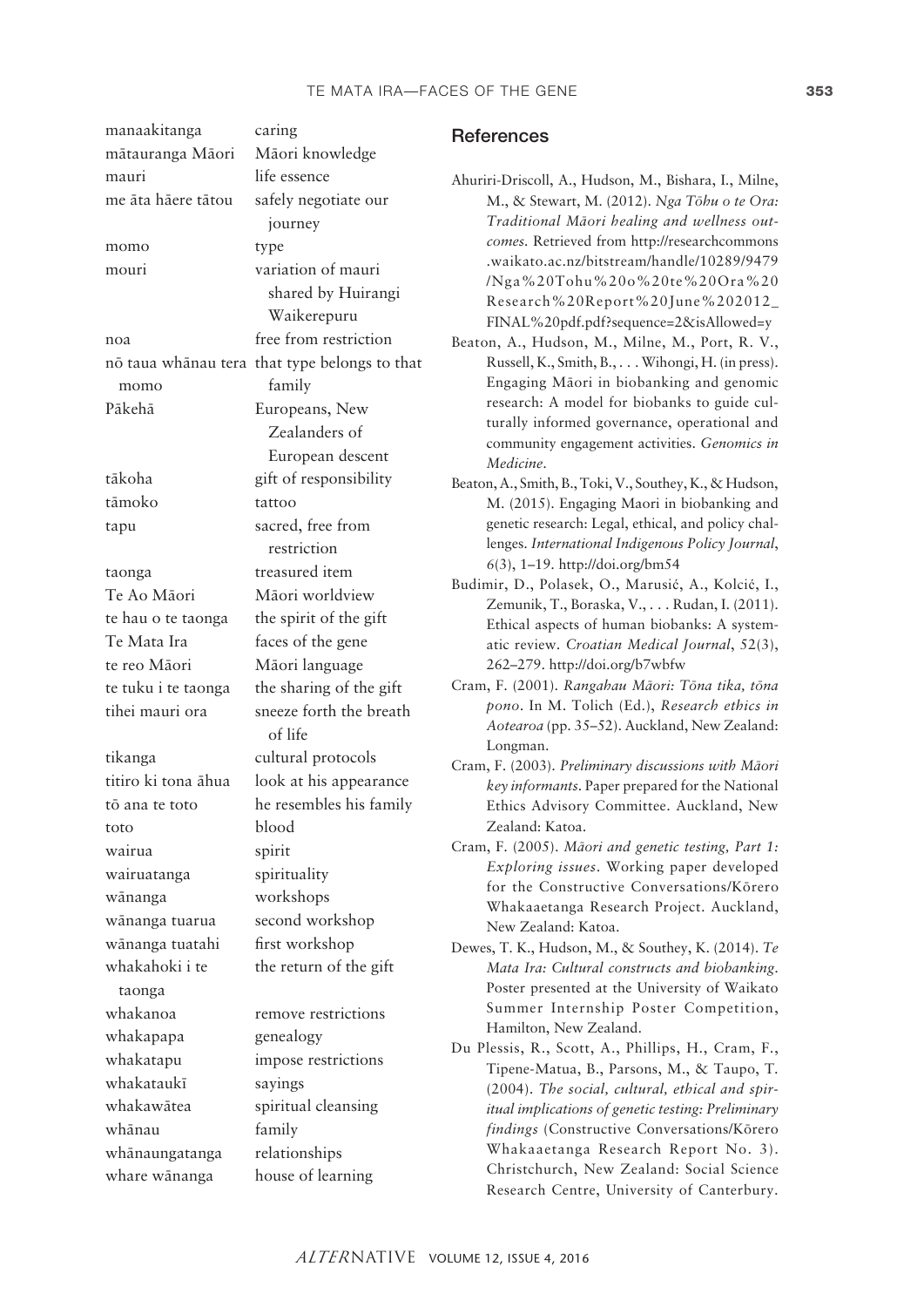Retrieved from [http://www.conversations.canter](http://www.conversations.canterbury.ac.nz/reportspapers.htm) [bury.ac.nz/reportspapers.htm](http://www.conversations.canterbury.ac.nz/reportspapers.htm)

- Durie, M. (2004). Understanding health and illness: Research at the interface between science and indigenous knowledge. *International Journal of Epidemiology*, *33*(5), 1138–1143. [http://doi.](http://doi.org/dd2kw2) [org/dd2kw2](http://doi.org/dd2kw2)
- Eketone, A. (2008). Theoretical underpinning of kaupapa Mäori directed practice. *MAI Review*, (1), 1–11.
- Henare, K., Parker, K., Print, C., Hudson, M., Wihongi, H., Findlay, M., & Lawrence, B. (2015, November). *PUKUmahi! Kia whai te huarahi tika NETwork! Roadmap for safe travel: Ensuring health benefits flow on to Mäori.* Poster presented at the New Zealand Society for Oncology, Chirstchurch, New Zealand.
- Henare, M. (2007, March 28). *Tikanga hau: The spirit of the gift* [PowerPoint slides]. Retrieved from [www.philanthropy.org.nz/files/Manuka%20](www.philanthropy.org.nz/files/Manuka%20Henare.ppt) [Henare.ppt](www.philanthropy.org.nz/files/Manuka%20Henare.ppt)
- Hudson, M. (2004). *He matatika Mäori: Mäori and ethical review in health research* (Master's thesis, Auckland University of Technology, Auckland, New Zealand). Retrieved from [http://aut](http://aut.researchgateway.ac.nz/handle/10292/151) [.researchgateway.ac.nz/handle/10292/151](http://aut.researchgateway.ac.nz/handle/10292/151)
- Hudson, M., Ahuriri-Driscoll, A. L. M., Lea, M. G., & Lea, R. A. (2007). Whakapapa—a foundation for genetic research? *Journal of Bioethical Inquiry*, *4*, 43–49.<http://doi.org/fp8kr9>
- Hudson, M., Beaton, A., Milne, M., Port, W., Russell, K., Smith, B., . . . Wilcox, P. (2016a). *He Tangata Kei Tua: Guidelines for biobanking with Mäori.* Hamilton, New Zealand: Mäori and Indigenous Governance Centre.
- Hudson, M., Beaton, A., Milne, M., Port, W., Russell, K., Smith, B., . . . Wilcox, P. (2016b). *Te Mata Ira: Guidelines for genomic research with Mäori*. Hamilton, New Zealand: Mäori and Indigenous Governance Centre.
- Hudson, M., Milne, M., Reynolds, P., Russell, K., & Smith, B. (2010). *Te Ara Tika—Guidelines for Mäori research ethics: A framework for researchers and ethics committee members.* Auckland, New Zealand: Health Research Council of New Zealand.
- Hutchings, J., & Reynolds, P. (2005a). *Mäori and the "McScience" of new technologies: Biotechnology and nanotechnology research and development.* Retrieved from [http://www.rangahau.co.nz](http://www.rangahau.co.nz/assets/hutching_renolds/maori_mcscienc.pdf) [/assets/hutching\\_renolds/maori\\_mcscienc.pdf](http://www.rangahau.co.nz/assets/hutching_renolds/maori_mcscienc.pdf)
- Hutchings, J., & Reynolds, P. (2005b). *The obfuscation*

*of tikanga Mäori in the GM debate.* Retrieved from http://www.kaupapaMäori.com/action/18

- Kingi, T. K. R. (2002). *"Hua oranga": Best health outcomes for Mäori* (Unpublished PhD thesis). Massey University, Wellington, New Zealand.
- Mark, G. T., & Lyons, A. C. (2010). Maori healers' views on wellbeing: The importance of mind, body, spirit, family and land. *Social Science and Medicine*, *70*(11), 1756–1764. [http://doi.org/](http://doi.org/fdwg2n) [fdwg2n](http://doi.org/fdwg2n)
- McLeod, M. K. (1999). *E iti noa nä te aroha: A qualitative exploration into the realms of Mäori healing* (Unpublished master's thesis). University of Waikato, Hamilton, New Zealand.
- Palmer, S. (2004). Hömai te Waiora ki Ahau: A tool for the measurement of wellbeing among Mäori the evidence of construct validity. *New Zealand Journal of Psychology*, *33*(2), 50–58.
- Port, W. (2009) Mäori culture and genetic technology. *MAI Review*, (3), 1–11.
- Ramsden, I. (2002). *Cultural safety in nursing education in Aotearoa and Te Waipounamu* (Unpublished PhD thesis). Victoria University of Wellington, Wellington, New Zealand.
- Roberts, M. R. (2005). Walking backwards into the future: Mäori views on genetically modified organisms. Indigenous voices, Indigenous visions. *World Indigenous Nations Higher Education Consortium Journal*, *10*, 1–10.
- Roberts, M. R., & Fairweather, J. R. (2004). *South Island Mäori perceptions of biotechnology*. Lincoln, New Zealand: Agribusiness and Economics Research Unit, Lincoln University.
- Rochford, T. S. (2012). Ten reasons why genetics does not explain health disparities between Mäori and non-Mäori. *New Genetics and Society*, *31*(1), 99–110.<http://doi.org/btvct6>
- Rycroft-Malone, J. (2001). Formal consensus: The development of a national clinical guideline. *Quality Health Care*, *10*, 238–244. [http://doi.](http://doi.org/btpfnx) [org/btpfnx](http://doi.org/btpfnx)
- Smith, C., & Reynolds, P. (2000). *Mäori, genes and genetics: What Mäori should know about the new biotechnology*. Whanganui, New Zealand: Whanganui Iwi Law Centre.
- Smith, L. T. (1999). *Decolonizing methodologies*. London, England: Zed Books.
- Smith, L. T. (2012). *Decolonizing methodologies* (2nd ed.). New York, NY: Zed Books.
- Smith, L. T., Hemi, M., Hudson, M., Roberts, M., Tiakiwai, S., & Baker, M. (2013). *Dialogue at the cultural interface. A report for Te Hau Mihi Ata:*